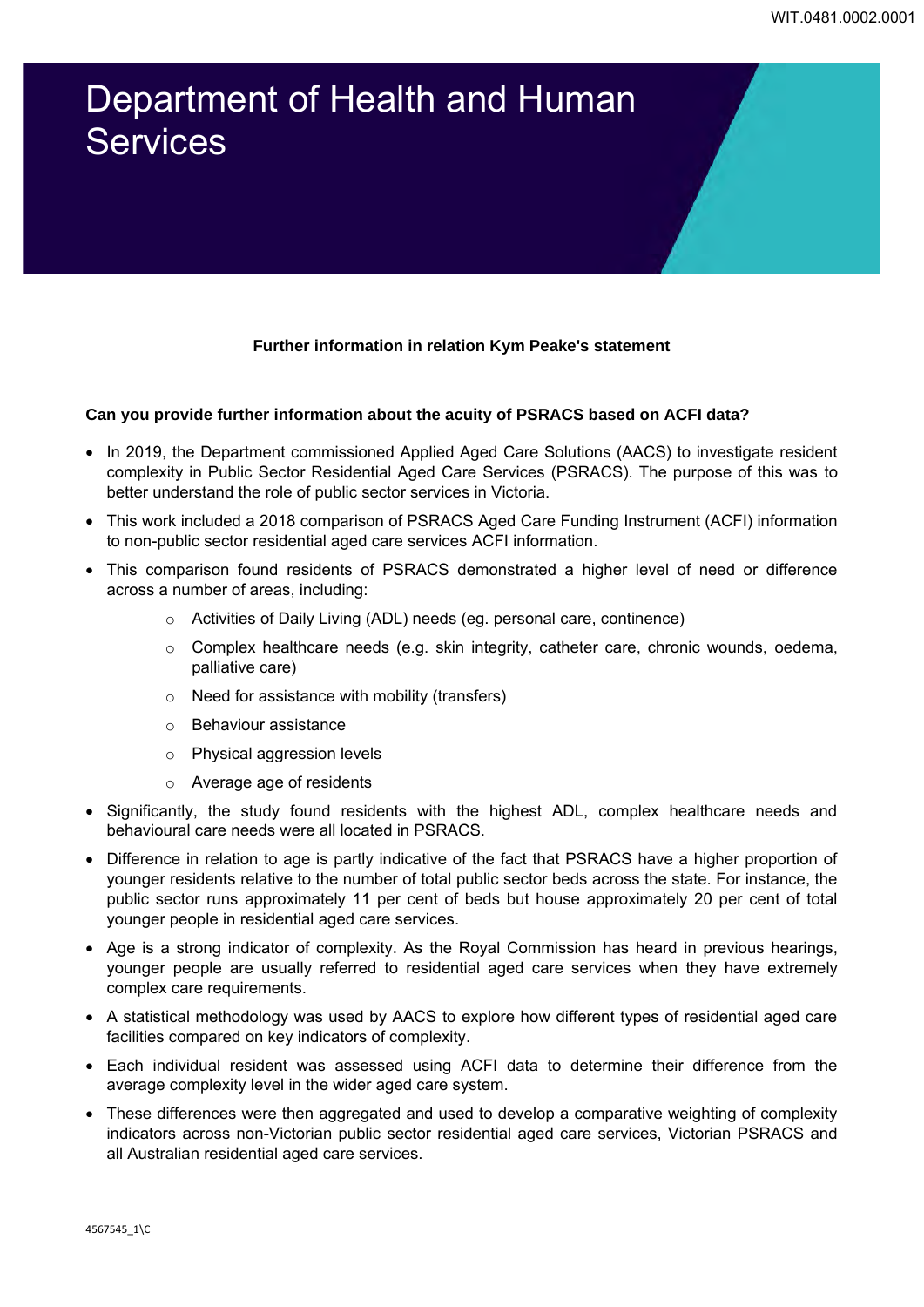## **Further information in relation Kym Peake's statement**

 This shows, for instance, that for Activities of Daily Living, Victorian PSRACS have a resident profile with a higher complexity than both non-Victorian public sector residential aged care services and all Australian residential aged care services.



- The difference demonstrated across all five areas indicates the need for a highly skilled nursing workforce in PSRACS.
- Differences between PSRACS and non-government providers was most profound in metropolitan Melbourne, and large regional centres. In these contexts, PSRACS are sometimes the only provider that will accept residents with extremely complex needs.
- However, in small rural public sector services the study found some residents have lower care needs than averages – in some areas PSRACS are the only option available and may attract less complex residents.

 $\overline{a}$ 

<sup>&</sup>lt;sup>1</sup> CHC = Complex Health Care; ADL = Activities of daily living; LOS = Length of stay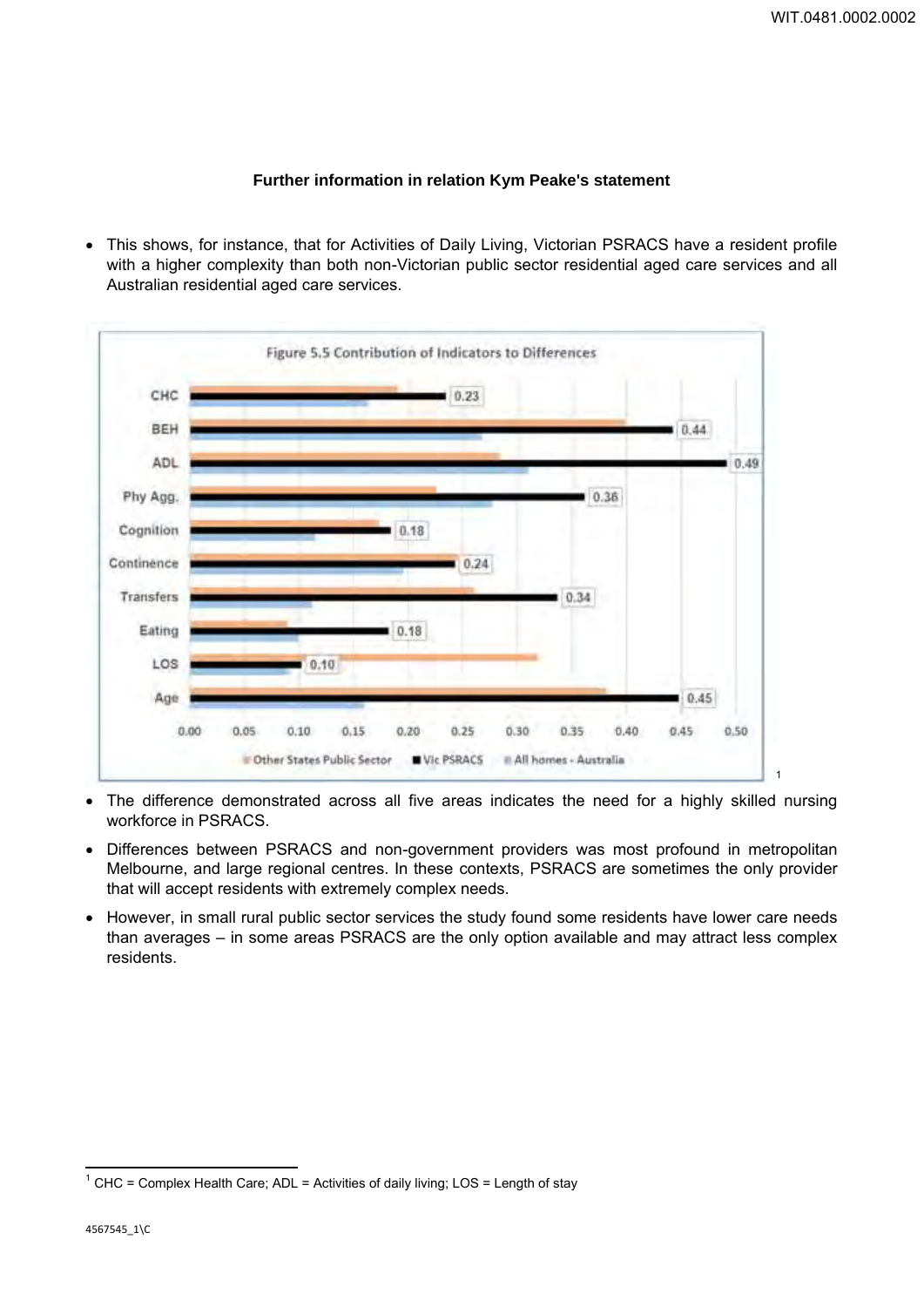## **Further information in relation Kym Peake's statement**

# **Can you explain what additional funding the Victorian Government provides to PSRACS, including funding to support nurse patient ratios?**

- The Victorian Government provides approximately \$97.8 million in supplementary funding to PSRACS subject to nurse to resident ratios each year.
- Of this total, \$78.3 million is a contribution towards the higher cost of nursing staff in PSRACS because of the legislated nurse patient ratios that apply to high care beds.
- This funding is used by PSRACS to cover the higher salary costs associated with nurse patient ratios.
- This translates to around \$67 in additional funding per day for each high care bed operated by PSRACS.
- In addition to the \$78.3 million in funding provided to support the costs of nurse patient ratios:
	- $\circ$  \$4.5 million is provided to PSRACS each year to support smaller services with the additional costs of operating in a rural location, known as the Small Rural High Care Supplement.
	- o \$14.7 million is provided each year to offset the Adjusted Subsidy Reduction, which historically the Commonwealth removes from funding provided to public sector aged care facilities.
	- $\circ$  \$0.3m is provided as a complex care supplement to support the specific additional care needs of more complex residents in PSRACS.